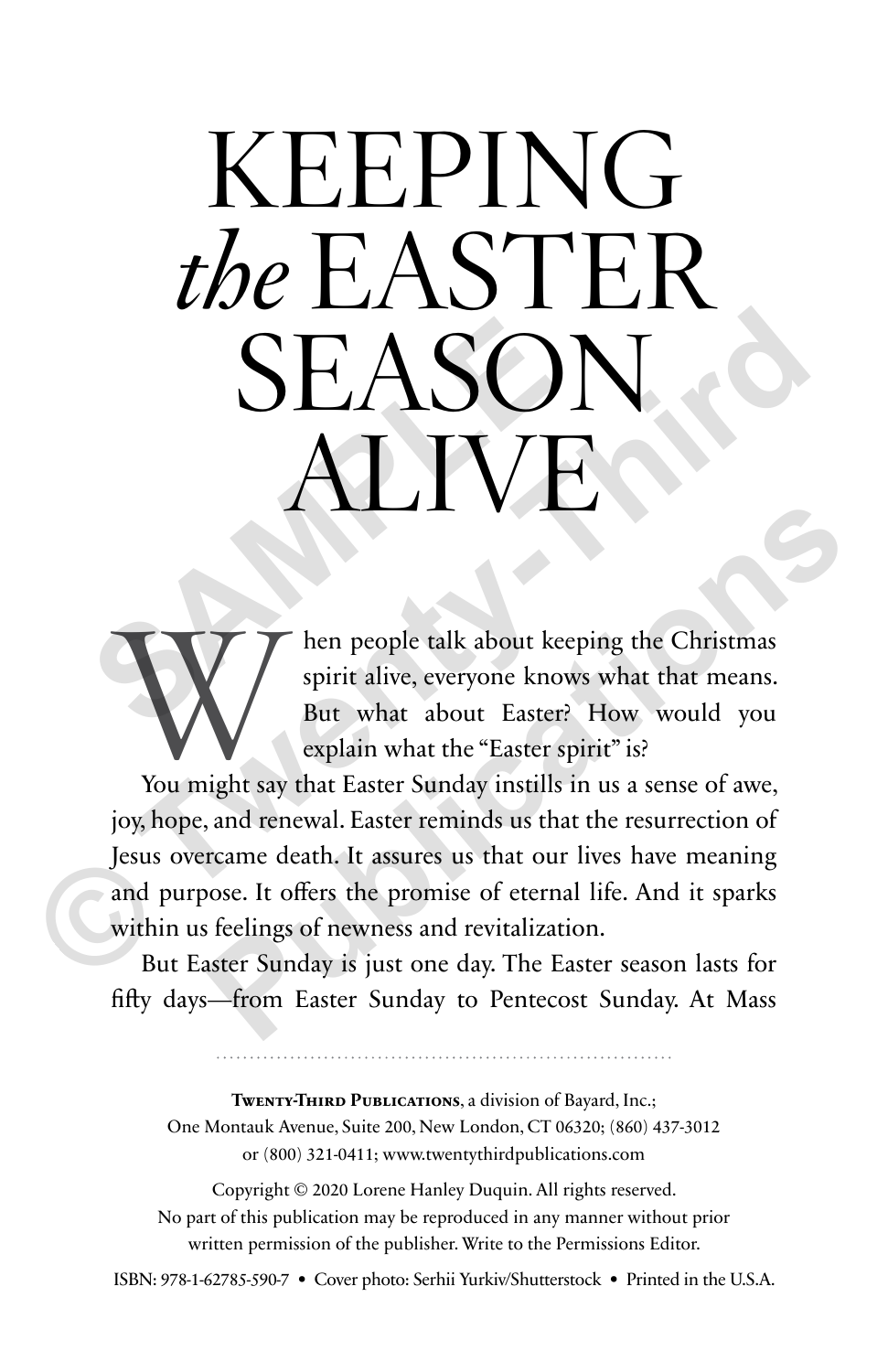during those fifty days, we proclaim the word "alleluia," which means "Praise the Lord." In readings from the Acts of the Apostles during this time, we hear the story of how the disciples finally began to understand what it means to be a follower of Jesus. And as their story unfolds, we hear about miracles, dreams, conversions, imprisonments, dramatic escapes, new challenges, and the ways those challenges were resolved.

The Easter season reminds us of the power of the Holy Spirit. It invites us to a deeper understanding of what it means to be a Christian in the world today. It is not difficult to keep the Easter spirit alive during the fifty days of the Easter season. Wouldn't it be amazing if we could keep the Easter spirit alive throughout the entire year? sions, imprisonments, aramatic escapes, new c<br>ways those challenges were resolved.<br>The Easter season reminds us of the power<br>It invites us to a deeper understanding of what<br>Christian in the world today. It is not difficult

This little booklet offers you the opportunity to explore some of the key events that take place during the Easter season and discover creative ways to incorporate the Easter spirit into your everyday life. It includes Scripture passages, wisdom from Pope Francis, prayers, reflection questions that you can delve into on your own or as part of a discussion group, and ideas for action. It offers a journey into joy that will challenge you, inspire you, and sustain you—not just during the Easter season—but throughout the entire year. sions, imprisonments, dramatic escapes, new challenges, and the ways those challenges were resolved.<br>
The Easter season reminds us of the power of the Holy Spirit.<br>
It invites us to a deeper understanding of what it means **Publication** is the Unit of the Easter scasson. Working if we could keep the Easter spirit alive throughout expert<br>title booklet offers you the opportunity to explore some<br>ey events that take place during the Easter seaso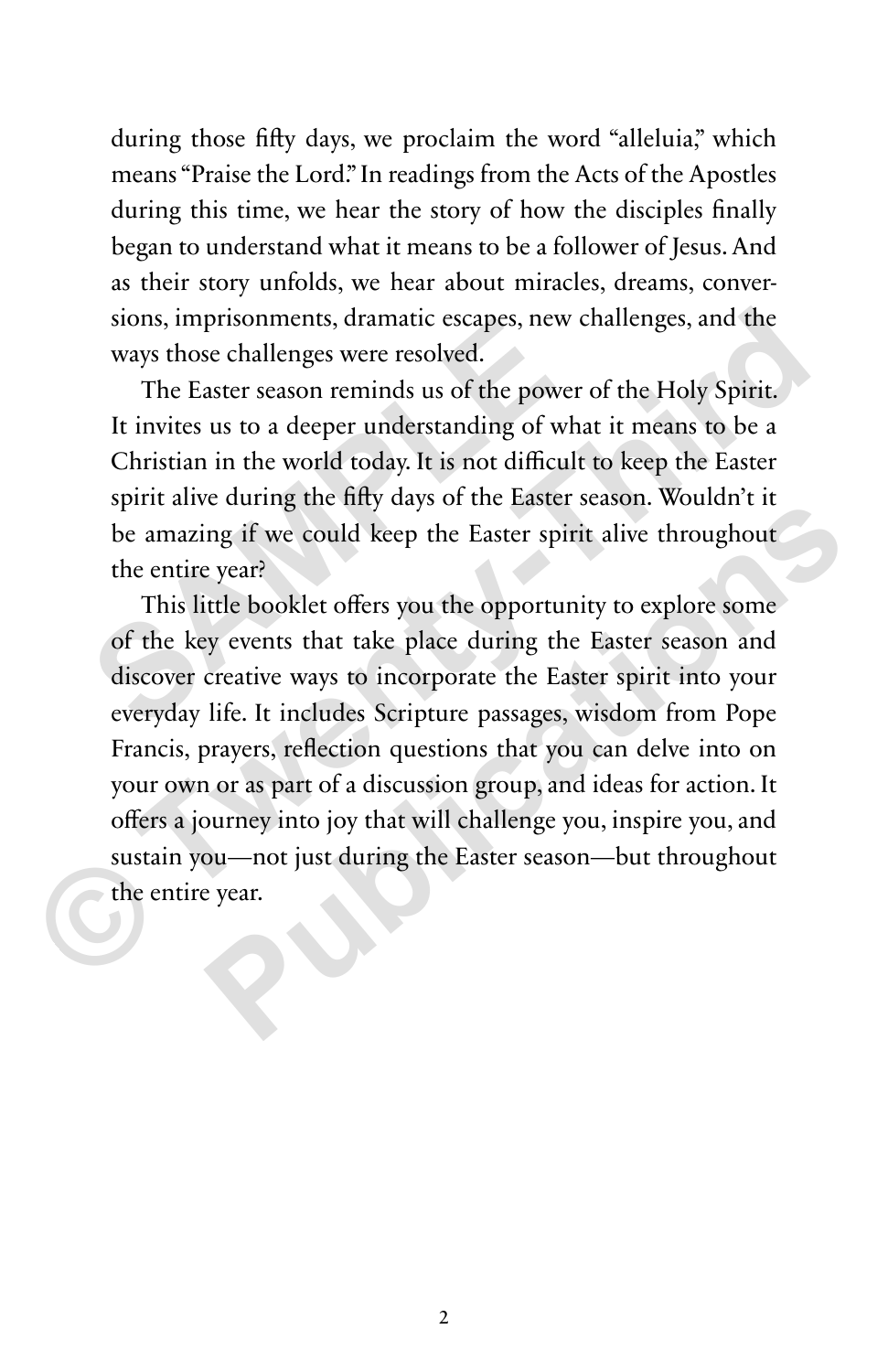# Experiencing the

**Resurrection**<br> **Resurrection**<br> **SAMPLE CONSEX (SEAMPLE A)**<br> **SAMPLE AND**<br> **SAMPLE ASSEM**<br> **CONSEX (SEAMPLE A)**<br> **CONSEX (SEAMPLE A)**<br> **CONSEX (SEAMPLE A)**<br> **CONSEX (SEAMPLE A)**<br> **CONSEX (SEAMPLE A)**<br> **CONSEX (SEAMPLE A)**<br> We have heard the story of Jesus rising from the tomb, but do we really understand what resurrection means? Is it possible to experience resurrection in our own lives?<br>All four gospels provide an account of the resurrectio tomb, but do we really understand what resurrection means? Is it possible to experience resurrection in our own lives? **Publication** Chave heard the story of Jesus rising from the<br>
tomb, but do we really understand what res-<br>
urrection means? Is it possible to experience<br>
resurrection in our own lives?<br>
v 28:1-10, Mark 16:1-14, Luke 24:1-4

(Matthew 28:1–10, Mark 16:1–14, Luke 24:1–44, John 20:1–29). While the details in each account differ slightly, the accounts agree on three key facts: **EXERTICITION**<br> **EXERTICITION**<br> **EXERTION**<br> **EXERTION**<br> **EXERTION**<br> **EXERTION**<br> **EXERTION**<br> **EXERTION**<br> **EXERTION**<br> **EXERTION**<br> **EXERTION**<br> **EXERTION**<br> **EXERTION**<br> **EXERTION**<br> **EXERTION**<br> **EXERTION**<br> **EXERTION**<br> **EXERTION** 

- The apostles were depressed and filled with fear after the crucifixion of Jesus.
- Mary Magdalene was at the tomb early in the morning on the day after the Sabbath – in John's gospel by herself and in other accounts with one or more women.
- The stone was rolled away, and the tomb was empty.

It was only after the risen Lord began appearing to different people that the followers of Jesus came to believe that Jesus had risen from the dead.

The word "resurrection" comes from a Latin word meaning "to stand up again." Jesus "stood up again" on Easter Sunday when he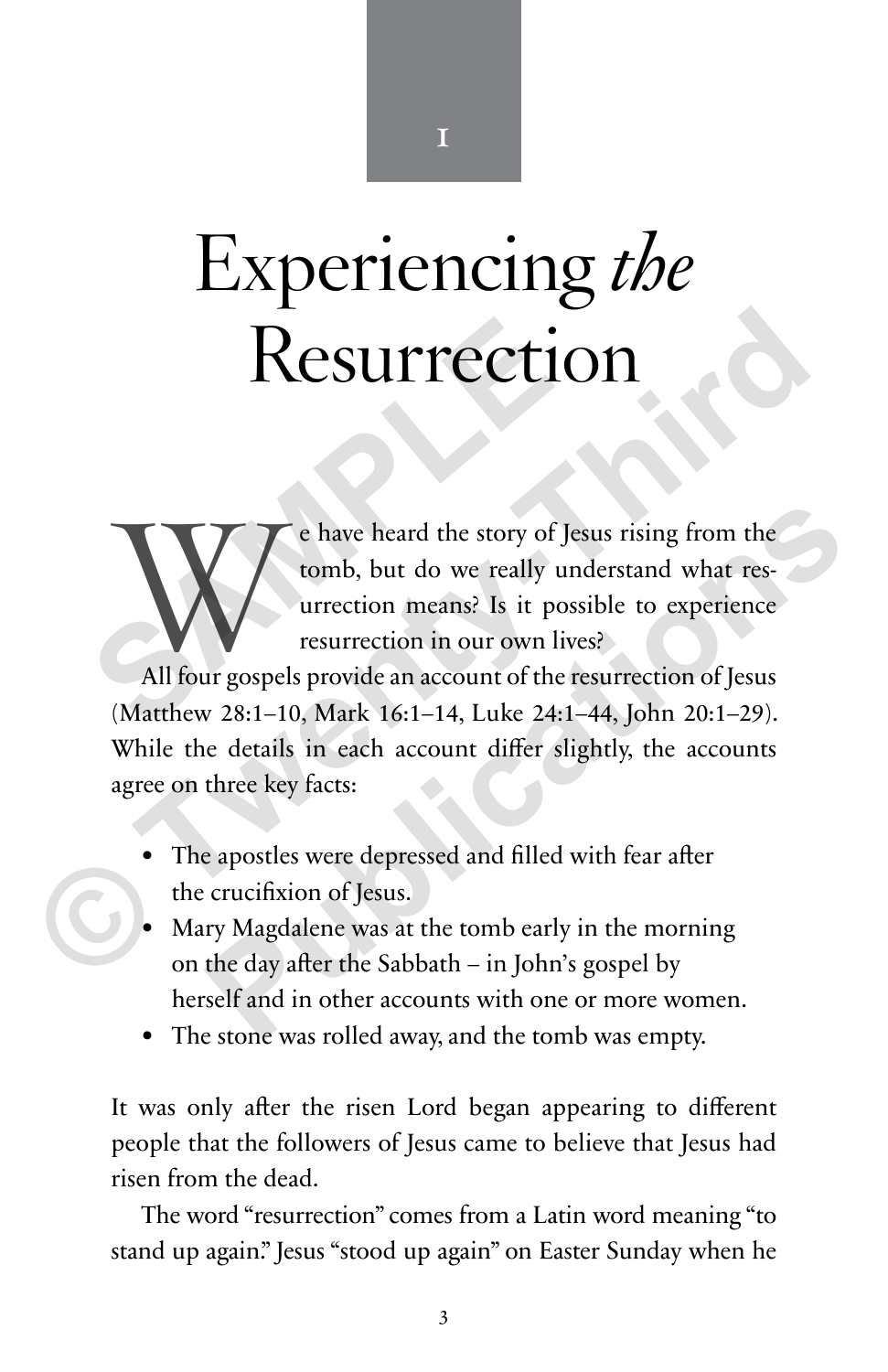emerged from the tomb. What seemed to be the end of Jesus' ministry turned out to be a new beginning. For the next forty days, Jesus appeared to his disciples in bodily form—bearing the marks of his crucifixion, teaching them, challenging them, consoling them, and sharing meals with them as proof that he had overcome death.

The resurrection of Jesus gives us hope that, even in the darkest moments of our lives, there is a promise of something new on the horizon. The resurrection of Jesus gives us the confidence that no matter how boring, painful, or devastating things are, we can be renewed, restored, and recreated. We too will "stand up again." The resurrection or Jesus gives us nope that<br>est moments of our lives, there is a promise of s<br>the horizon. The resurrection of Jesus gives us t<br>no matter how boring, painful, or devastating<br>be renewed, restored, and recre

Think about the joy you felt when a child or grandchild was born. Or the beauty of a sunrise. Or a rainbow after a storm. Or the first flowers breaking through the soil in the spring. Or the taste of chocolate on Easter Sunday after you have given it up for Lent.

Maybe you have experienced a feeling of well-being after recovering from an illness. Or the relief of landing a new job after losing an old one. Maybe you have overcome some difficulty or resolved some dilemma. Or you knew in the depths of your soul that you would one day be reunited with a loved one who had died. The resurrection of Jesus gives us hope that, even in the dark-<br>est moments of our lives, there is a promise of something new on<br>the horizon. The resurrection of Jesus gives us the confidence that<br>no matter how boring, pai about the yoy you cert when a cintu of grandenina was<br>the beauty of a sunrise. Or a rainbow after a storm. Or the<br>ers breaking through the soil in the spring. Or the taste<br>ate on Easter Sunday after you have given it up fo

Whether it is something big or something small, these are all life-changing experiences. You might describe them as transforming or re-energizing or joy-filled. If you look at them from a spiritual perspective, you could call them "resurrection" experiences.

Pope Francis assures us, "If Christ has risen, it is possible to look with hope at every event of our existence, even the most difficult ones, those charged with anguish and uncertainty. This is the Easter message that we are called to proclaim with words, and above all through the witness of life."

Once you begin to understand the real meaning of resurrection, your life will never be the same. Like the early followers of Jesus, you will find yourself suddenly alive with the belief that